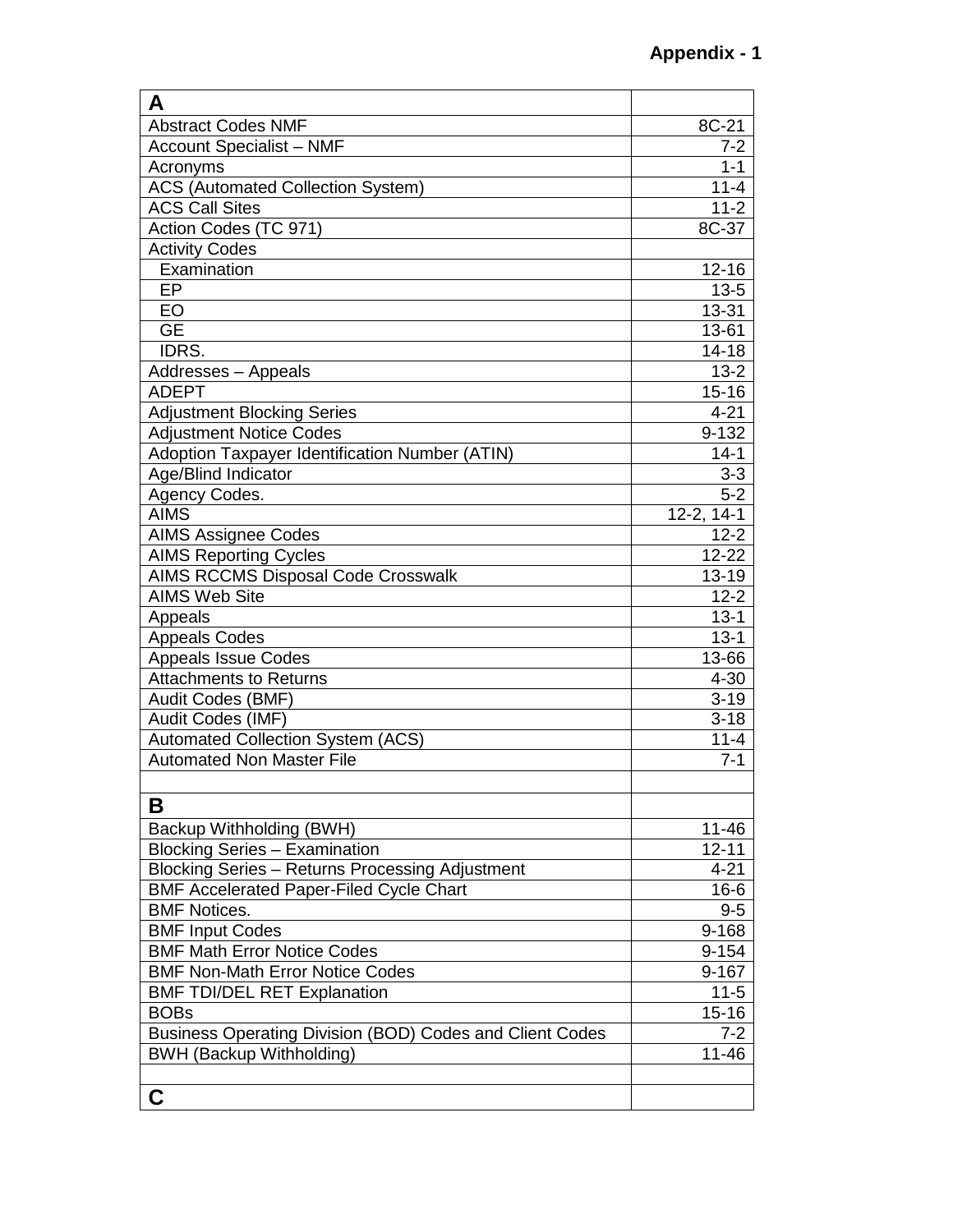| <b>CADE (Customer Account Data Engine)</b>         | $15 - 1$    |
|----------------------------------------------------|-------------|
| CADE2 (Customer Account Data Engine 2)             | $15 - 1$    |
| <b>CAF Indicator</b>                               | 11-8, 11-10 |
| CAF Research.                                      | $14 - 1$    |
| Campus and File Location Codes                     | $4 - 2$     |
| <b>Campus Collection Branch</b>                    | $11 - 1$    |
| <b>Case History Status Codes</b>                   | $14-6$      |
| <b>Category Codes (IDRS)</b>                       | $14-6$      |
| <b>CAWR Status and Closing Codes</b>               | 48          |
| <b>CFOL (Corporate Files On-Line)</b>              | $15 - 2$    |
| <b>CFOL Command Codes</b>                          | $15 - 3$    |
| <b>Child Support</b>                               | $7 - 2$     |
| <b>Civil Penalty Reference Numbers</b>             | $10 - 8$    |
| Closing Codes - Appeals                            | $13 - 2$    |
| Closing Codes - CAWR                               | $11 - 48$   |
| <b>Collectability Indicator Codes</b>              | 12-20       |
| Collection                                         | $11 - 1$    |
| Collection Activity Report (CAR)                   | $11 - 48$   |
| <b>Collection Offices</b>                          | $11 - 1$    |
| <b>Collection Status Codes</b>                     | 8A-38       |
| Command Code(s)                                    |             |
| <b>CFOL</b>                                        | $15 - 2$    |
| <b>CHKCL</b>                                       | $6 - 1$     |
| <b>ESTAB</b>                                       | $4 - 22$    |
| <b>IDRS</b>                                        | $14 - 24$   |
| <b>Computer Codes</b>                              | $15 - 16$   |
| <b>Computer Condition Codes (IMF)</b>              | $3 - 10$    |
| <b>Computer Condition Codes (non-IMF)</b>          | $3 - 3$     |
| Computer Systems Codes - EO                        | 13-31       |
| Corporate Files On-Line (CFOL)                     | $15 - 2$    |
| <b>CP Numbers</b>                                  | $9 - 1$     |
| <b>Credit Reference Number</b>                     | 8C-14       |
| <b>Currently Not Collectible Accounts Register</b> | $11 - 48$   |
| <b>Customer Account Data Engine (CADE)</b>         | $15 - 1$    |
| <b>Customer Service</b>                            |             |
| Representative (CSR) – NMF                         | 7-2         |
| <b>Cycle Calendars</b>                             | 16-2        |
|                                                    |             |
| D                                                  |             |
| DAIP (Delinquent Account Inventory Profile)        | $11 - 48$   |
| <b>Debtor Master File</b>                          | $5 - 1$     |
| Debtor Master File Research                        | $5 - 2$     |
| <b>Definition of Terms</b>                         | $1 - 9$     |
| Delinquent Account Inventory Profile (DAIP)        | 11-48       |
| Delinquent Investigation Account Listing (DIAL)    | $11 - 48$   |
| De Minimus Rule                                    | $10 - 27$   |
| <b>Designated Payment Codes</b>                    | 11-46       |
| DIAL (Delinquent Investigation Account Listing)    | $11 - 48$   |
| <b>DIF (Discriminant Function)</b>                 | $12 - 1$    |
| Dishonored Check File (DCF)                        | $14 - 1$    |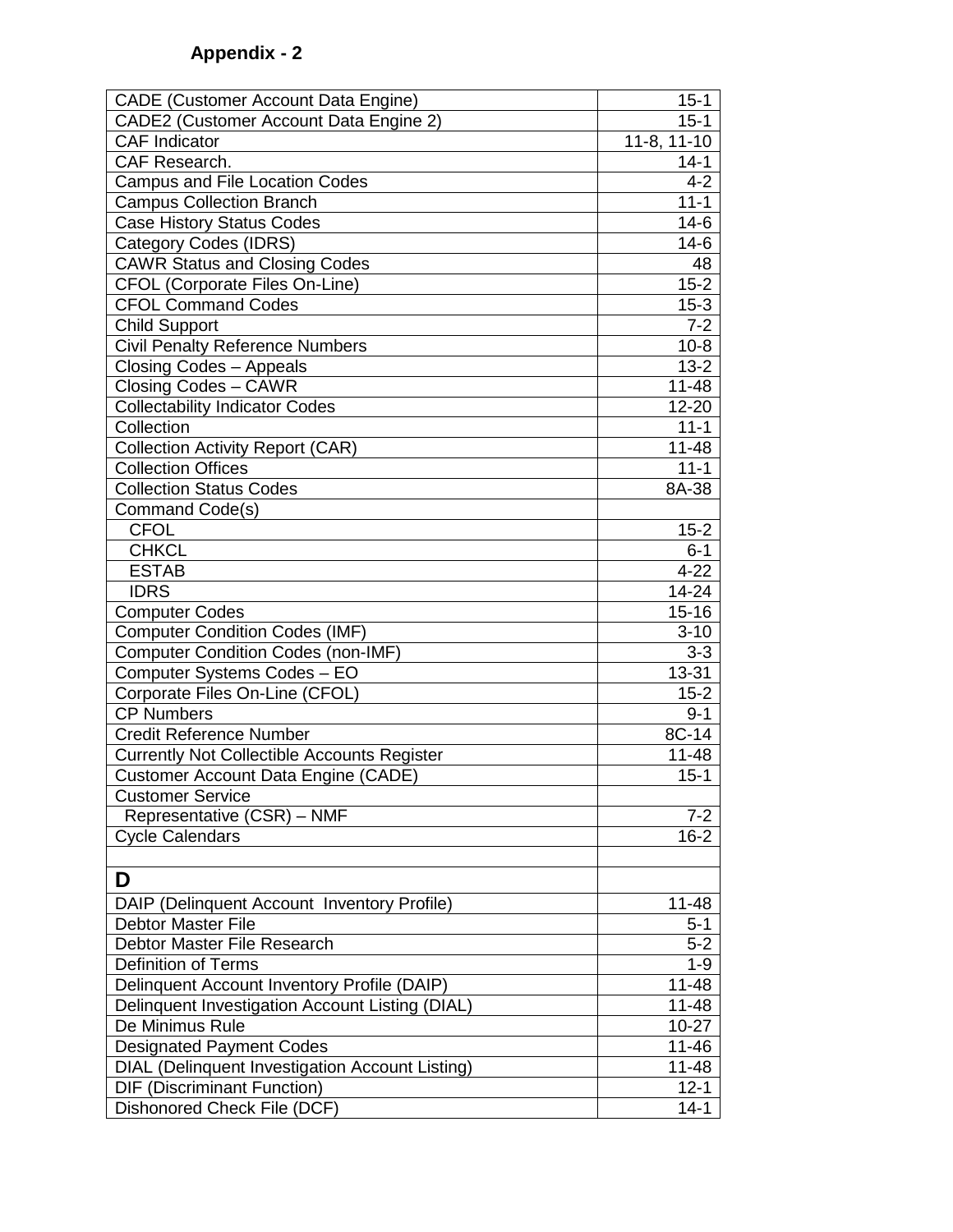| <b>Disposal Codes</b>                            |             |
|--------------------------------------------------|-------------|
| Examination                                      | $12 - 12$   |
| EP                                               | $13 - 18$   |
| EO                                               | 13-35       |
| <b>GE</b>                                        | 13-61       |
| Non-Examination                                  | $12 - 14$   |
| <b>Disposition Codes</b>                         | $6 - 1$     |
| <b>DLN Composition</b>                           | $4 - 1$     |
| DLN Identification of the Return                 | $4 - 24$    |
| DMF Agency/Sub-Agency Codes                      | $5-2$       |
| <b>DMF Source and Reason Codes</b>               | $5-9$       |
| <b>Document Codes</b>                            | $2 - 1$     |
| <b>Document Locator Number</b>                   | $4 - 1$     |
| Due Dates of Returns                             | $2 - 18$    |
|                                                  |             |
| Е                                                |             |
| <b>EFTPS</b>                                     | 4-16, 15-15 |
| <b>EFTPS DLN</b>                                 | $4 - 15$    |
| Electronic Funds Transfer (EFT) Number           | $4 - 16$    |
| <b>Electronically Filed Returns (IMF)</b>        | $4 - 11$    |
|                                                  | $3 - 1$     |
| <b>Employee Disclosure Responsibilities</b>      |             |
| <b>Employee Plans Master File</b>                | $13 - 4$    |
| <b>Employment Codes</b>                          | $3 - 19$    |
| <b>Endorsement Data</b>                          | $4 - 19$    |
| <b>EO AIMS Activity Codes</b>                    | 13-31       |
| <b>EO AIMS Project Codes</b>                     | 13-51       |
| <b>EO Computer Systems Codes</b>                 | 13-31       |
| <b>EO Disposal Code Priority</b>                 | 13-35       |
| <b>EO Disposal Codes</b>                         | 13-34       |
| <b>EO MFT Codes</b>                              | 13-38       |
| <b>EO Principal Issue Codes</b>                  | 13-39       |
| <b>EO Source Codes</b>                           | 13-38       |
| EO Subsection and Classification Codes           | 13-38       |
| <b>EP Activity Codes</b>                         | $13 - 5$    |
| EP AIMS Input Terms                              | $13 - 4$    |
| EP AIMS Push Codes                               | 13-20       |
| <b>EP AIMS Source Codes</b>                      | $13 - 14$   |
| <b>EP Disposal Code Priority</b>                 | $13 - 18$   |
| <b>EP Disposal Codes</b>                         | $13 - 18$   |
| <b>EP Issue Codes</b>                            | $13-9$      |
| EP Merge Fail Reason Codes                       | 8C-33       |
| <b>EP MFT Codes</b>                              | $13 - 5$    |
| <b>EP Project Codes</b>                          | $13 - 15$   |
| EP/EO and GE Area Offices                        | $13 - 3$    |
| EP/EO Determination System (EDS)                 | $13 - 2$    |
| EPMF (Employee Plans Master File)                | $13 - 4$    |
| <b>EPMF CP Notices</b>                           | $9 - 15$    |
| <b>ERAS Notices</b>                              | $9 - 11$    |
| <b>ERCS (Examination Returns Control System)</b> | $12 - 2$    |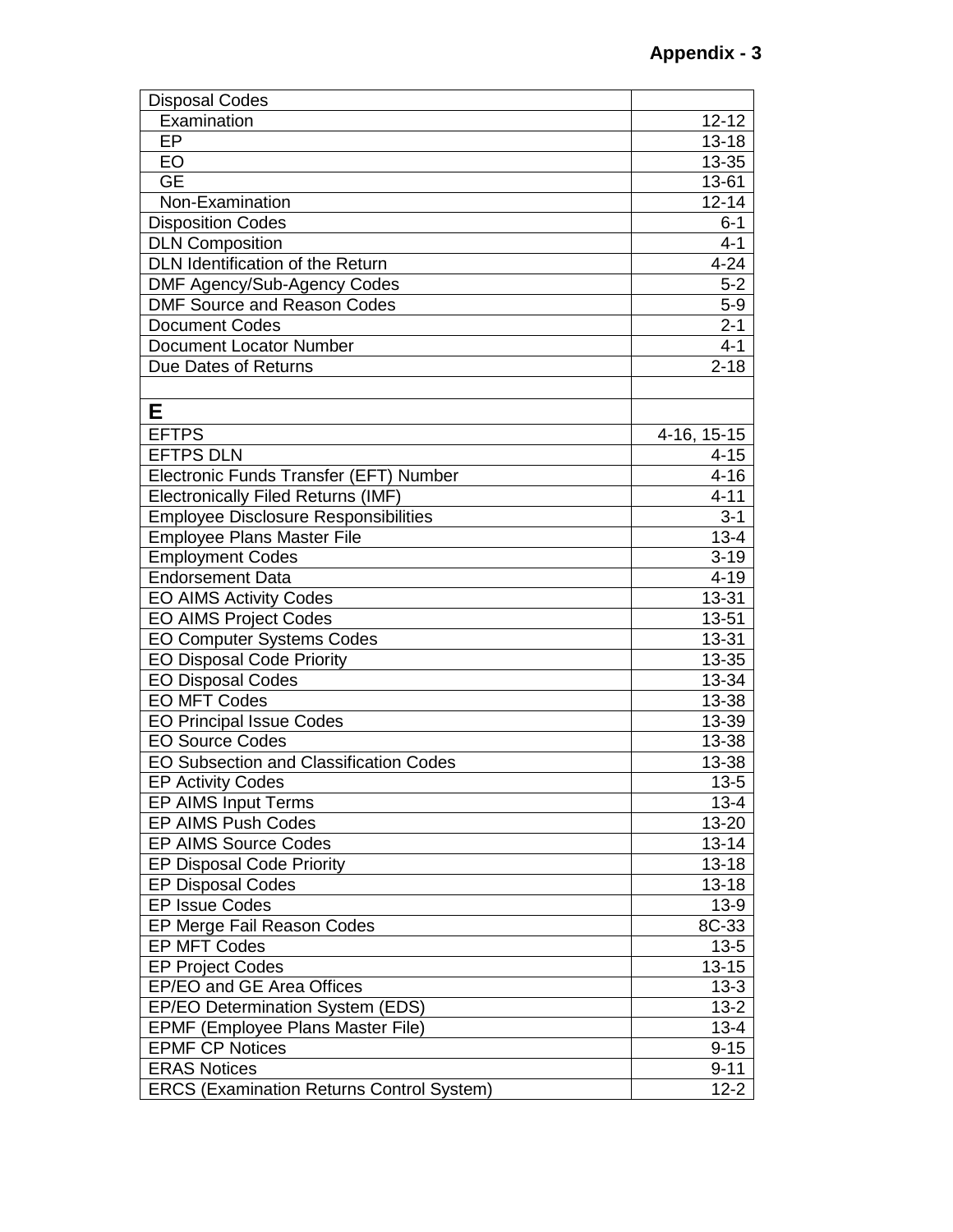| <b>ESTAB</b>                                             | $4 - 26$  |
|----------------------------------------------------------|-----------|
| Examination                                              | $12 - 1$  |
| <b>Examination Blocking Series</b>                       | $12 - 11$ |
| <b>Examination Returns Control System (ERCS)</b>         | $12 - 2$  |
| <b>Examination Source Codes</b>                          | $12 - 5$  |
| <b>Examined Disposal Codes</b>                           | $12 - 12$ |
| <b>Excess Collection File (XSF)</b>                      | $14 - 1$  |
| <b>Exempt Organizations Computer Systems Codes</b>       | 13-31     |
| <b>Exemption Codes (IMF)</b>                             | $3 - 3$   |
| <b>Explanation of Output Cycle Calendars</b>             | $16 - 1$  |
| <b>Extension Forms</b>                                   | $2 - 22$  |
|                                                          |           |
| F                                                        |           |
| <b>Federal Tax Deposit System</b>                        | $15 - 15$ |
| FICA Tax Rate Table (see Social Security Tax Rate Table) | $3 - 20$  |
| <b>File Location Codes</b>                               | $4 - 2$   |
| <b>File Source</b>                                       | $2 - 1$   |
| <b>Filing Requirement Codes</b>                          | 8A-50     |
| Filing Status Codes (IMF)                                | $3 - 2$   |
| <b>Financial Agent Number</b>                            | $4 - 16$  |
| Forms                                                    | $2 - 1$   |
| <b>Fraud Condition Indicator Codes</b>                   | 13-20     |
| <b>Freeze Codes</b>                                      | 8A-42     |
| Freeze Codes - AIMS                                      | $12 - 20$ |
| <b>FTD</b>                                               |           |
| Alerts                                                   | $11 - 48$ |
| <b>Credit Module</b>                                     | $15 - 16$ |
| <b>Deposit Requirements</b>                              | $10 - 25$ |
| Error Register                                           | $15 - 13$ |
| Manual                                                   | $15 - 16$ |
| <b>Penalties</b>                                         | $10 - 24$ |
| <b>FUTA Tax Rate Table</b>                               | $3 - 21$  |
|                                                          |           |
| G                                                        |           |
| <b>GE AIMS Project Codes</b>                             | 13-78     |
| <b>GE AIMS Status Codes</b>                              | 13-81     |
| <b>GE Disposal Codes</b>                                 | 13-64     |
| <b>GE Principal Issue Codes</b>                          | 13-64     |
| <b>GE Push Codes</b>                                     | 13-73     |
| <b>GE Return Activity Codes</b>                          | 13-64     |
| <b>GE Source Codes</b>                                   | 13-80     |
| <b>Generated Reports</b>                                 | $11 - 47$ |
| Glossary                                                 | $1 - 1$   |
| Glossary (CFOL)                                          | $15 - 3$  |
| Glossary of Terms for Employment Taxes                   | 10-26     |
| <b>Government Entities (GE)</b>                          | 13-64     |
|                                                          |           |
| н                                                        |           |
| <b>Hold Codes</b>                                        | 8C-7      |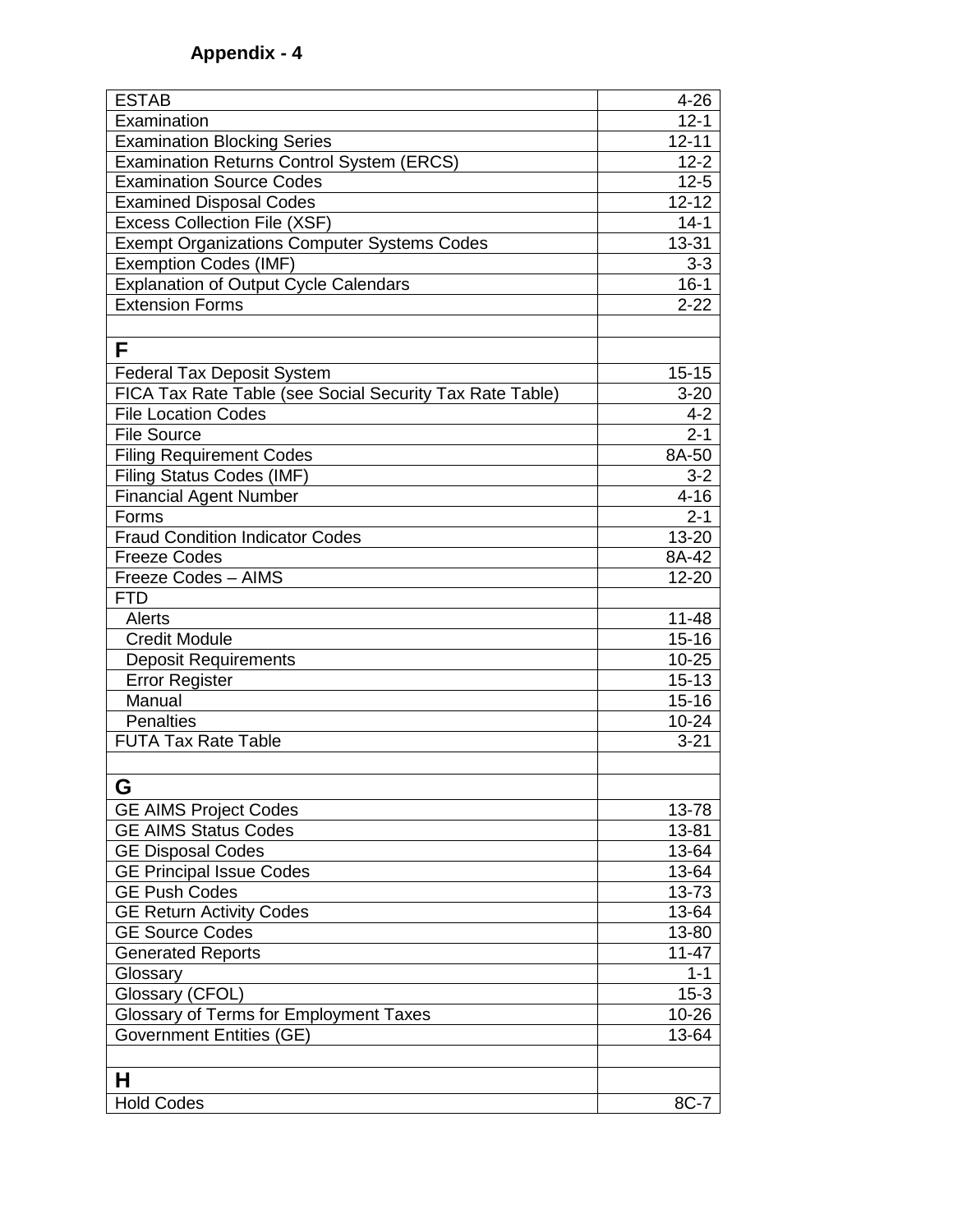| <b>IDRS</b>                                         | $14 - 1$  |
|-----------------------------------------------------|-----------|
| <b>IDRS and MF Collection Status Codes</b>          | 8A-38     |
| <b>IDRS Campus and File Location Codes</b>          | $4 - 10$  |
| <b>IDRS Location Codes</b>                          | 8C-47     |
| <b>IDRS Merge Related Transaction Codes</b>         | $14 - 5$  |
| <b>IDRS Notices and Forms (Spanish)</b>             | $9 - 11$  |
| <b>IDRS On-Line Input Table</b>                     | $16 - 14$ |
| <b>IDRS Security System</b>                         | $14 - 2$  |
| <b>IDRS Sequence Number</b>                         | $4 - 19$  |
| <b>IDRS Status 48</b>                               | 8A-42     |
| <b>IMF Computer Condition Codes</b>                 | $3 - 12$  |
| <b>IMF CP Notices</b>                               | $9 - 1$   |
| <b>IMF Electronically Filed Returns</b>             | $4 - 2$   |
| <b>IMF Input Notices Codes</b>                      | 130       |
| <b>IMF Math Error Notice Codes</b>                  | $9 - 15$  |
| <b>IMF Reason Codes</b>                             | 8C-2      |
| <b>IMF Source Codes</b>                             | $8C-1$    |
| IMF TDI/DEL RET Explanation Codes                   | $11 - 9$  |
| <b>Identification Number (ITIN)</b>                 | $14 - 2$  |
| Incomplete Return Item (IRI) Codes                  | $15-9$    |
| Incomplete Return Item (IRI) Issue Codes            | $15 - 10$ |
| Informants Claims Indicator                         | 13-20     |
|                                                     |           |
| <b>Information Return Penalties</b>                 | $10 - 7$  |
| Initiating Refund Check Tracing Action              | $6 - 1$   |
| <b>Installment Agreement Codes</b>                  | $12 - 19$ |
| Integrated Data Retrieval System (IDRS)             | $14 - 1$  |
| <b>Interest and Penalty Provisions</b>              | $10-1$    |
| <b>Interest Rates</b>                               | $10-1$    |
| <b>IRA Input Codes</b>                              | 9-169     |
| <b>IRI Codes</b>                                    | $15-9$    |
| <b>IRI Issue Codes</b>                              | $15 - 10$ |
| <b>IRP Notices</b>                                  | $9 - 5$   |
| <b>IRP Selection Criteria Codes</b>                 | $11 - 14$ |
| <b>Item Adjustment Codes</b>                        | 8C-9      |
|                                                     |           |
| L                                                   |           |
| List of Returns and Forms                           | $2 - 1$   |
| <b>LB&amp;I Industries and Management Structure</b> | $12 - 5$  |
| Lookback Period                                     | 10-26     |
|                                                     |           |
| M                                                   |           |
| <b>MACS (Midwest Automated Compliance System)</b>   | $12 - 14$ |
| MF and IDRS Collection Status Codes                 | 8A-38     |
| Manual Refunds (Initiating and Monitoring)          | $6 - 3$   |
| Master File and Non-Master File Tax Account Codes   | $4 - 17$  |
| <b>Master File Codes</b>                            | 8A-1      |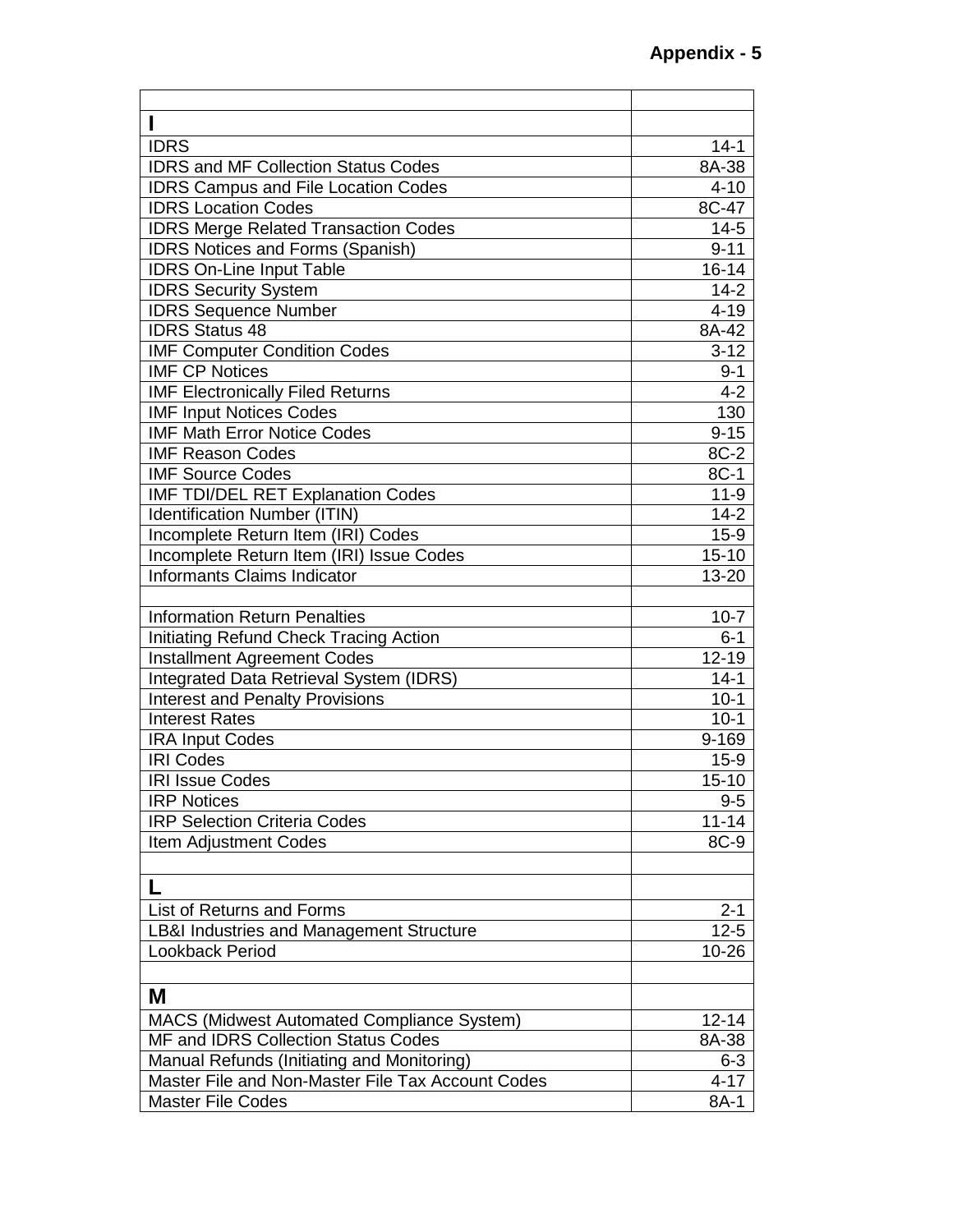| <b>Master File Endorsement Data</b>                         | $4 - 19$            |
|-------------------------------------------------------------|---------------------|
| <b>Master File Freeze Codes</b>                             | 8A-42               |
| Master File Notices (Spanish)                               | $9 - 13$            |
| <b>Master File Returns</b>                                  | $3 - 1$             |
| <b>Math Error Notice Codes</b>                              | $9 - 14$            |
| Math Error Notice Codes (BMF)                               | $9 - 154$           |
| Message File (IDRS)                                         | $14 - 4$            |
| <b>MFT Codes</b>                                            | $2-1, 4-17$         |
| Microfilm                                                   | 14-21               |
| <b>Microfilm Serial Number</b>                              | $15 - 17$           |
| Modernized e-File (MeF)                                     | $4 - 14$            |
| Monitoring Refund Check Tracing Action                      | $6 - 1$             |
|                                                             |                     |
| N                                                           |                     |
| NAICS - North American Industry Classification System Codes | 13-20, 14-19        |
| Name Search Facility (NSF)                                  | $14 - 2$            |
| National Account Profile (NAP)                              | $14 - 2$            |
| Nature of Changes (Page 1 of each Section)                  |                     |
| <b>NMF Blocking Series</b>                                  | $12 - 11$           |
| <b>NMF Unit Ledger Card Units</b>                           | $11 - 2$            |
| No Merge Reason Codes                                       | 8C-34               |
| Non-Examination Disposal Codes                              | $12 - 14$           |
| Non-Master File Abstract Codes                              | 8C-20               |
| Non-Master File Unit Ledger Card Units                      | $11 - 2$            |
| <b>Non-Math Error Notice Codes</b>                          | $9 - 167$           |
| <b>Notice Codes</b>                                         | $9 - 14$            |
| <b>Notices</b>                                              |                     |
| <b>BMF</b>                                                  | $9-5$               |
| <b>EPMF</b>                                                 | $9 - 10$            |
| <b>ERAS</b>                                                 | $9 - 11$            |
| <b>IDRS</b>                                                 | $9 - 11$            |
| <b>IMF</b>                                                  | $9 - 1$             |
| <b>IRP</b>                                                  | $9 - 5$             |
| Master File (Spanish)                                       | $9 - 13$            |
| <b>NSF (Name Search Facility</b>                            | $14 - 2$            |
|                                                             |                     |
| O                                                           |                     |
| Online Filing Program (1040)                                | $4 - 12$            |
|                                                             |                     |
| P                                                           |                     |
| <b>Payment Code</b>                                         | 12-20               |
| <b>PCCF</b>                                                 | $13 - 3$            |
| PCS (Partnership Control System)                            | $\overline{12} - 1$ |
| <b>PDT</b> Indicator                                        | $12 - 11$           |
| Penalties - FTD                                             | $10 - 24$           |
| Penalty and Interest Table                                  | $10-3$              |
| <b>Penalty Appeal Procedures</b>                            | $10 - 27$           |
| <b>Penalty Computation Codes (PCC)</b>                      | 10-26               |
| <b>Penalty Provisions</b>                                   | $10 - 1$            |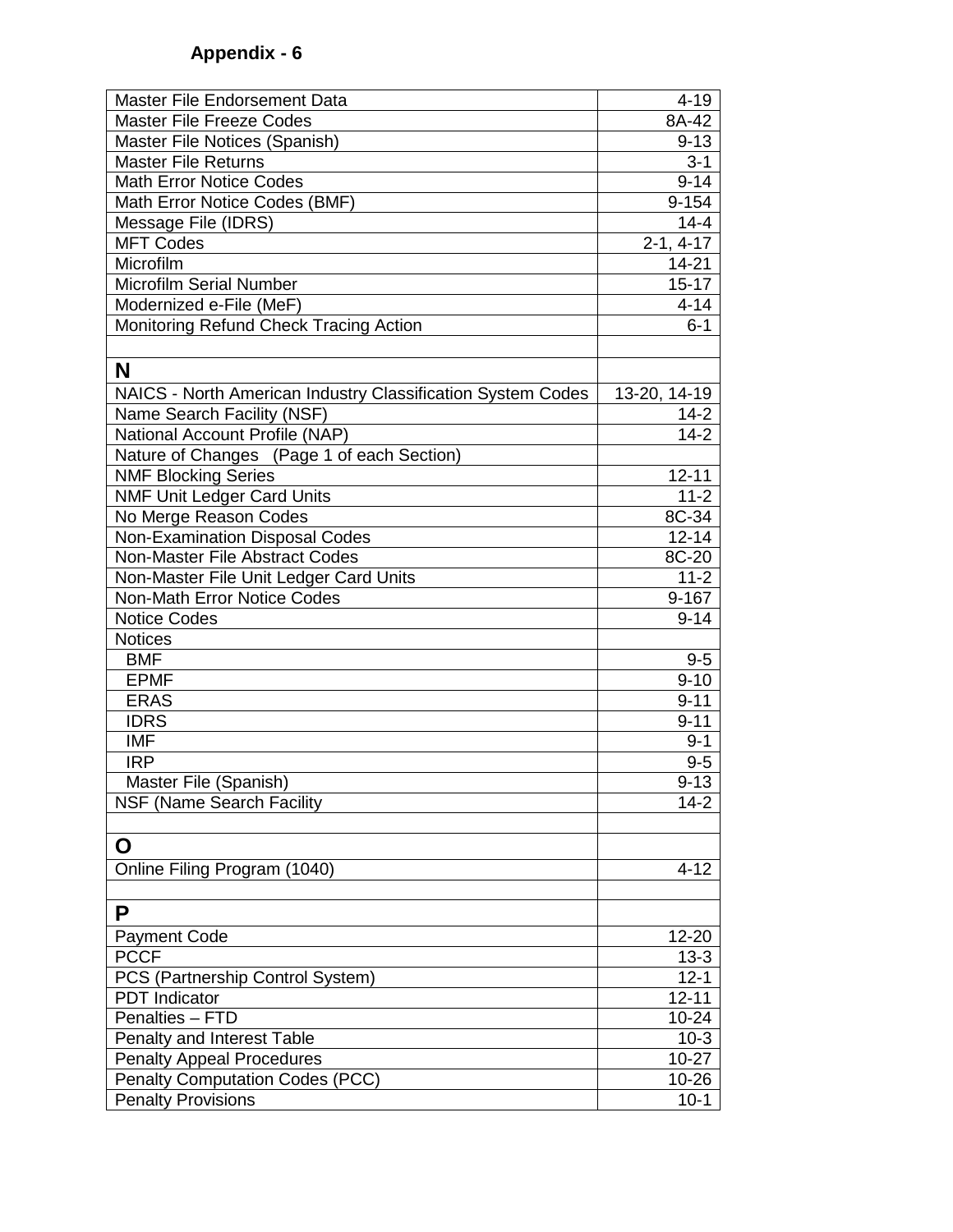| Penalty Reason Codes (PRC)                           | 8C-2, 10-22  |
|------------------------------------------------------|--------------|
| Penalty Reference Numbers (Used with TC 240)         | $10-6$       |
| <b>Pending Transaction Codes (IDRS)</b>              | $14 - 4$     |
| PICF (Partnership Investor Control File) Codes       | $12 - 2$     |
| Preparer Tax Identification Number (PTIN)            | $14 - 2$     |
| Principal Issue Codes - EO                           | 13-39        |
| Principal Issue Codes - GE                           | 13-64        |
| Prior Year Notice Codes (1040)                       | $9 - 104$    |
| Primary and Secondary TDI/DEL RET Codes              | $11 - 12$    |
| <b>Priority Codes</b>                                | 8C-8         |
| Process Codes - Underreporter                        | 8C-27        |
| <b>Processing Codes</b>                              | $3 - 2$      |
| <b>Project Codes</b>                                 |              |
| EP.                                                  | $13 - 15$    |
| EO                                                   | 13-50        |
| <b>GE</b>                                            | 13-77        |
| <b>Push Codes</b>                                    | 12-16, 13-58 |
|                                                      |              |
| R                                                    |              |
|                                                      |              |
| <b>RAF</b>                                           | $14 - 2$     |
| <b>Reason Codes</b>                                  |              |
| EP Merge Fail                                        | 8C-34        |
| <b>IMF</b>                                           | 8C-2         |
| No Merge                                             | $8C-34$      |
| Reduce Unnecessary Filers (RUF) Program DLN          | $4 - 19$     |
| <b>Refund Deletion Codes</b>                         | $9 - 171$    |
| <b>Regional Finance Centers</b>                      | $6 - 2$      |
| Reporting Cycles for AIMS and SETTS                  | $12 - 22$    |
| <b>Requesting Returns (IDRS)</b>                     | $4 - 25$     |
| Resequence Codes (IMF)                               | 8B-56        |
| <b>Residual Remittance</b>                           |              |
| Processing System (RRPS)                             | $4 - 20$     |
| Resource and Workload Management System (RWMS)       | $11 - 4$     |
|                                                      |              |
| <b>Restrictive Conditions</b>                        | 8A-49        |
| <b>Retention Criteria (IDRS)</b>                     | $14 - 4$     |
| <b>Return Preparer Penalties</b>                     | $10-6$       |
| <b>Return Requester Priority</b>                     | $4 - 25$     |
| <b>Returns</b>                                       | $2 - 1$      |
| <b>Returns Processing Adjustment Blocking Series</b> | $4 - 21$     |
| <b>Returns Processing Codes</b>                      |              |
| (EPMF)                                               | $3 - 11$     |
| (IMF)                                                | $3 - 12$     |
| <b>Reversal Codes</b>                                | 8A-1         |
| <b>RPSID Number</b>                                  | $4 - 20$     |
| RWMS (Resource and Workload Management System)       | $11 - 4$     |
|                                                      |              |
| S                                                    |              |
| <b>SB/SE Tax Year Selection Codes</b>                | $11 - 14$    |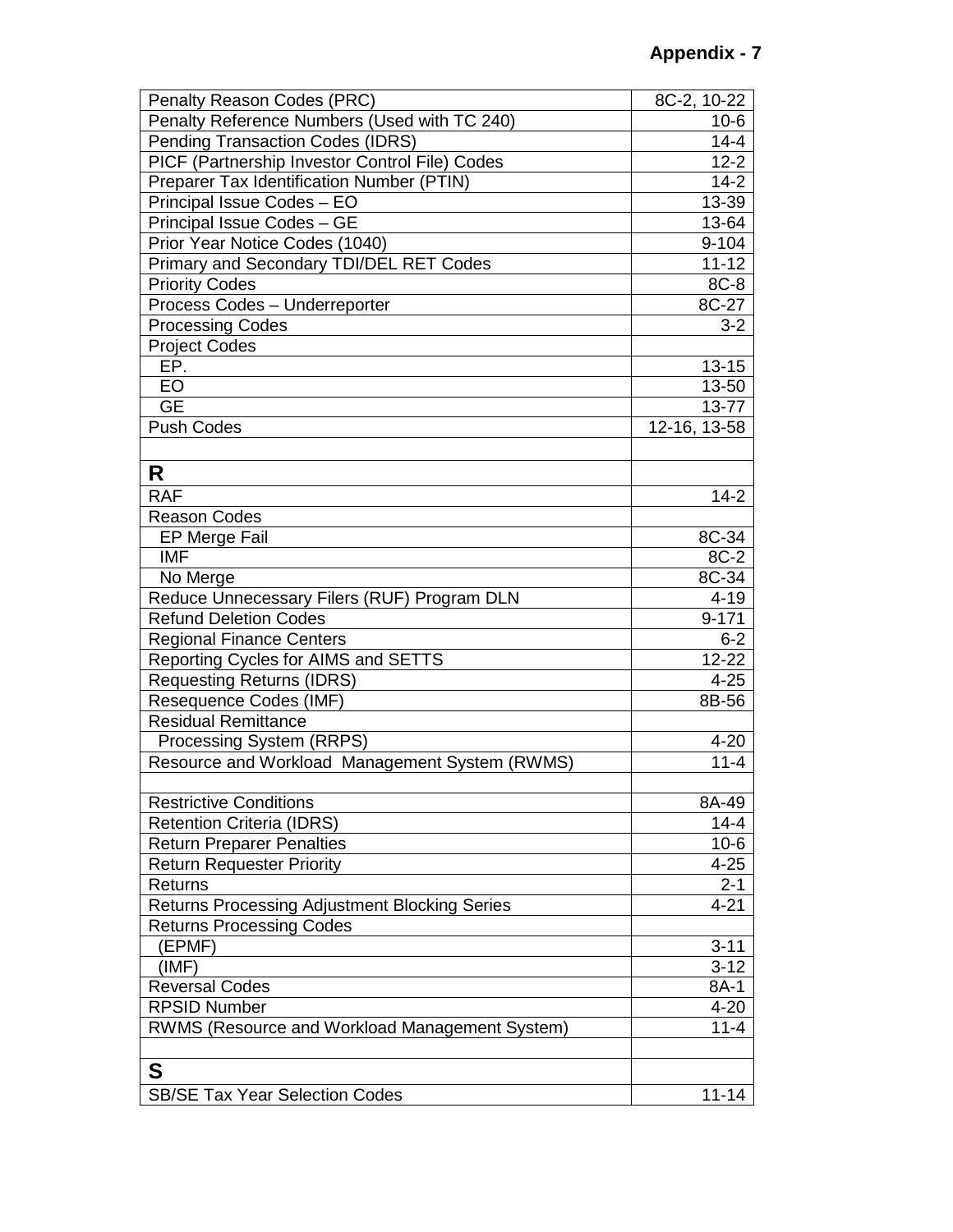| SCCF, BOBs, Error Reg., Classification & Reversals of FTDs | $15 - 16$ |
|------------------------------------------------------------|-----------|
| Schedule Indicator Codes (SIC)                             | 10-28     |
| <b>SCRIPS</b>                                              | $15 - 2$  |
| Secondary and Primary TDI/DEL RET Codes                    | $11 - 12$ |
| <b>Security System (IDRS)</b>                              | $14 - 2$  |
| <b>Selection Criteria (IDRS)</b>                           | $14 - 4$  |
| Service Center Control File (SCCF)                         | $15 - 16$ |
| <b>Settlement Codes</b>                                    | 12-20     |
| <b>SETTS Reporting Cycles</b>                              | 12-22     |
| Social Security Tax Rate Table                             | $3 - 20$  |
| <b>Source Codes</b>                                        |           |
| Examination                                                | $12 - 5$  |
| EO                                                         | 13-38     |
| EP                                                         | $13 - 14$ |
| <b>GE</b>                                                  | 13-80     |
| <b>IMF</b>                                                 | 8C-1      |
| <b>Spanish Master File</b>                                 | $9 - 13$  |
| <b>Special Processing Codes</b>                            | $3 - 13$  |
| <b>Status Codes</b>                                        |           |
| <b>ACTON</b>                                               | $6 - 2$   |
| <b>AIMS</b>                                                | $12 - 7$  |
| Appeals                                                    | $13 - 2$  |
| Case History (IDRS)                                        | $14-6$    |
| <b>CAWR</b>                                                | $11 - 43$ |
| Collection                                                 | 8A-38     |
| EO                                                         | 13-36     |
| EP                                                         | $13 - 8$  |
| <b>GE</b>                                                  | 13-81     |
| Status Indicators TDI/DEL RET (Edited Values Only)         | $11 - 32$ |
| <b>Statute of Limitations</b>                              | 13-59     |
| <b>Statute of Limitations (Alpha Codes)</b>                | $12 - 21$ |
| <b>Statutory Period of Limitations</b>                     | $2 - 18$  |
| Sub-Agency Codes                                           | $5 - 2$   |
| <b>Summary (SCRIPS)</b>                                    | $15 - 2$  |
|                                                            |           |
| Τ                                                          |           |
| <b>Tax Class</b>                                           | $2 - 1$   |
| <b>Tax Class Codes</b>                                     | $2 - 1$   |
| <b>Tax Return Information</b>                              | $3 - 1$   |
| Tax Return Preparer's Penalty                              | $10-6$    |
| <b>Tax Returns</b>                                         | $2 - 1$   |
| <b>Tax Year Selection Codes</b>                            | $15 - 13$ |
| <b>TAXLINK</b>                                             | $15 - 16$ |
| Taxpayer Delinquency Investigation (TDI/DEL RET)           | $11 - 4$  |
| Taxpayer Information File (TIF)                            | $14 - 2$  |
| Taxpayer Information from CFOL Command Codes               | $15 - 3$  |
| <b>Taxpayer Notice Codes</b>                               | $9 - 14$  |
| TC 470 Closing Code Chart                                  | $11 - 41$ |
| TC 520 Closing Code Chart                                  | $11 - 43$ |
| TC 151 Action Codes                                        | 8C-35     |
|                                                            |           |